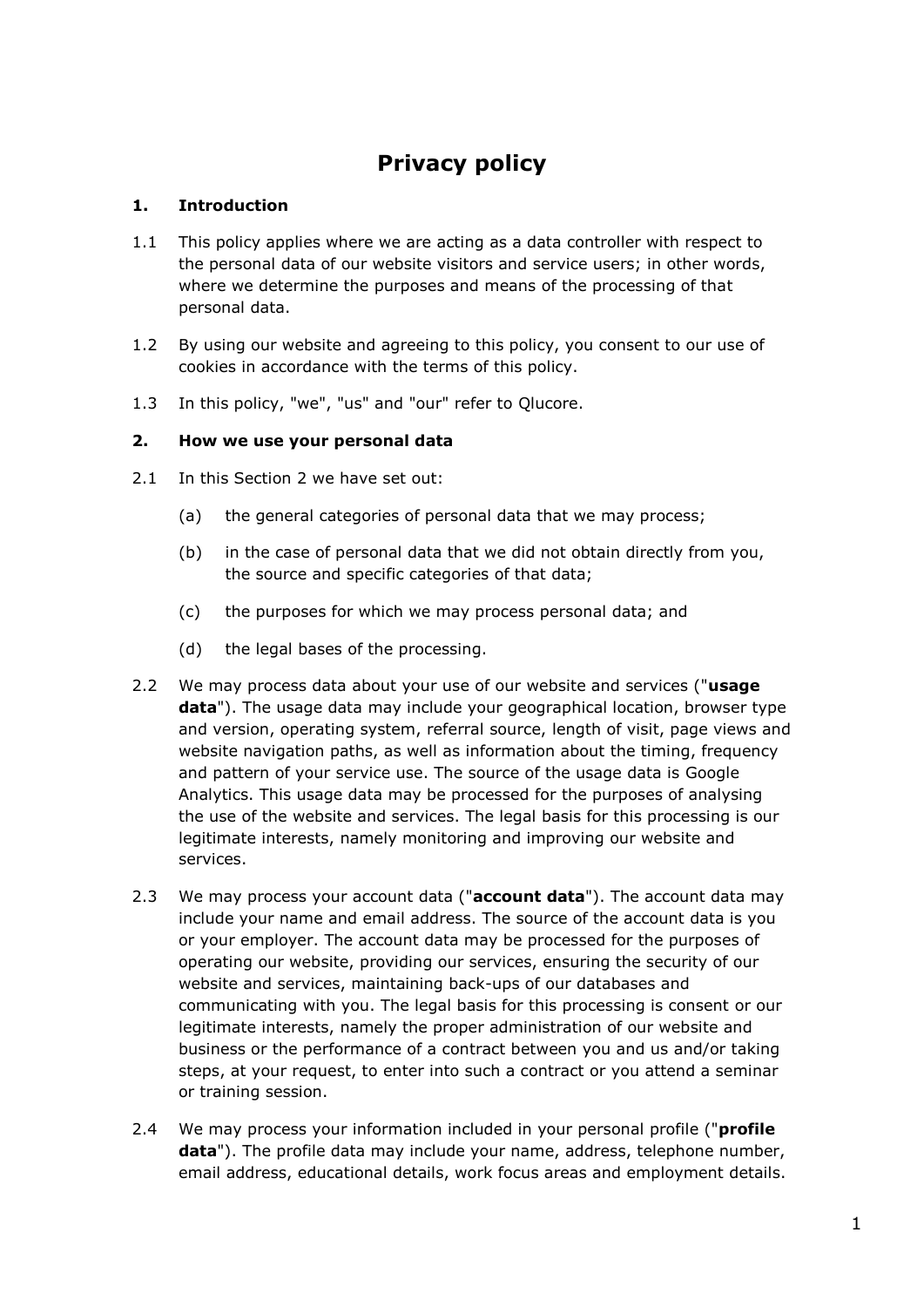The profile data may be processed for providing information about our services. The legal basis for this processing is our legitimate interests, namely the proper administration of our website and business or the performance of a contract between you and us and/or taking steps, at your request, to enter into such a contract or you attend a seminar or training session or us marketing and selling relevant goods and/or services to you.

- 2.5 We may process your personal data that are provided in the course of the use of our services ("**service data**"). The service data may include your name, address, telephone number, email address, educational details, work focus areas, contract status, support tickets, license types and employment details. The source of the service data is you or your employer. The service data may be processed for the purposes of operating our website, providing our services, ensuring the security of our website and services, maintaining backups of our databases and communicating with you. The legal basis for this processing is consent.
- 2.6 We may process information contained in any enquiry you submit to us regarding goods and/or services ("**enquiry data**"). The enquiry data may be processed for the purposes of offering, marketing and selling relevant goods and/or services to you. The legal basis for this processing is consent.
- 2.7 We may process information relating to transactions, including purchases of goods and services, that you enter into with us and/or through our website ("**transaction data**"). The transaction data may include your contact details, your card details and the transaction details. The transaction data may be processed for the purpose of supplying the purchased goods and services and keeping proper records of those transactions. The legal basis for this processing is the performance of a contract between you and us and/or taking steps, at your request, to enter into such a contract and our legitimate interests, namely our interest in the proper administration of our website and business.

#### **3. Providing your personal data to others**

- 3.1 We may disclose your personal data to any member of our group of companies (this means our subsidiaries, our ultimate holding company and all its subsidiaries) insofar as reasonably necessary for the purposes, and on the legal bases, set out in this policy.
- 3.2 We may disclose your personal data to our insurers and/or professional advisers insofar as reasonably necessary for the purposes of obtaining or maintaining insurance coverage, managing risks, obtaining professional advice, or the establishment, exercise or defence of legal claims, whether in court proceedings or in an administrative or out-of-court procedure.
- 3.3 We may disclose your personal data to contracted Agents working in certain geographical areas insofar as reasonably necessary for the purposes, and on the legal bases, set out in this policy*.*
- 3.4 Financial transactions relating to our services may be handled by our payment services providers. We will share transaction data with our payment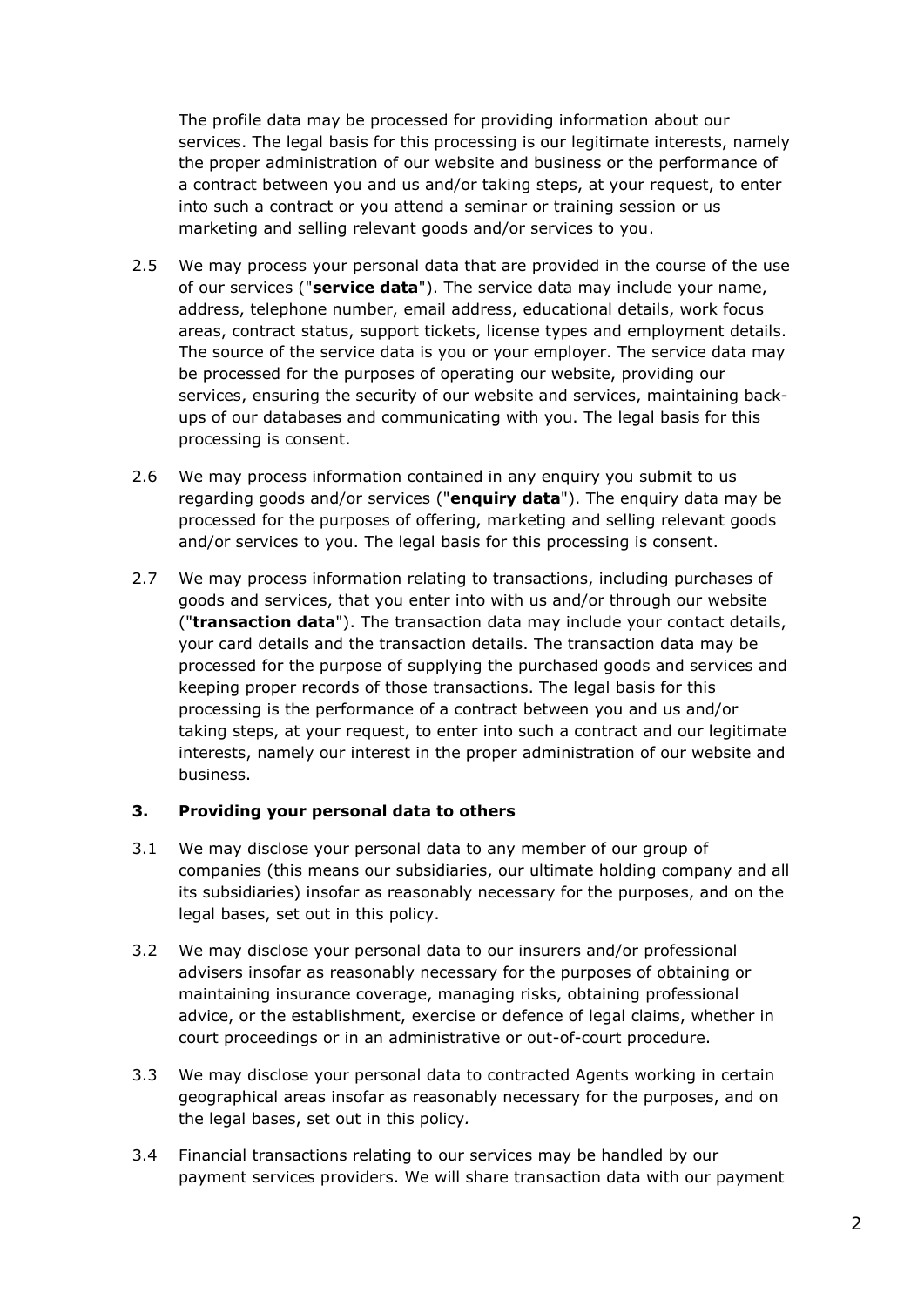services providers only to the extent necessary for the purposes of processing your payments, refunding such payments and dealing with complaints and queries relating to such payments and refunds.

3.5 In addition to the specific disclosures of personal data set out in this Section 4, we may disclose your personal data where such disclosure is necessary for compliance with a legal obligation to which we are subject, or in order to protect your vital interests or the vital interests of another natural person.

## **4. International transfers of your personal data**

4.1 We have offices in the US. Transfers will be protected by appropriate safeguards, namely the use of the use of binding corporate rules.

## **5. Retaining and deleting personal data**

- 5.1 Personal data that we process for any purpose or purposes shall not be kept for longer than is necessary for that purpose or those purposes.
- 5.2 We will retain your personal data as follows for four years after the last recorded interaction with you.
- 5.3 Notwithstanding the other provisions of this Section 6, we may retain your personal data where such retention is necessary for compliance with a legal obligation to which we are subject, or in order to protect your vital interests or the vital interests of another natural person.

### **6. Amendments**

6.1 We may update this policy from time to time by publishing a new version on our website.

### **7. Your rights**

- 7.1 You may instruct us to provide you with any personal information we hold about you; provision of such information will be subject to:
	- (a) the payment of a fee (currently fixed at Euro 10); and
	- (b) the supply of appropriate evidence of your identity (for this purpose, we will usually accept a photocopy of your passport certified by a solicitor).
- 7.2 We may withhold personal information that you request to the extent permitted by law.
- 7.3 You may instruct us at any time not to process your personal information for marketing purposes.
- 7.4 In practice, you will usually either expressly agree in advance to our use of your personal information for marketing purposes, or we will provide you with an opportunity to opt out of the use of your personal information for marketing purposes.

### **8. About cookies**